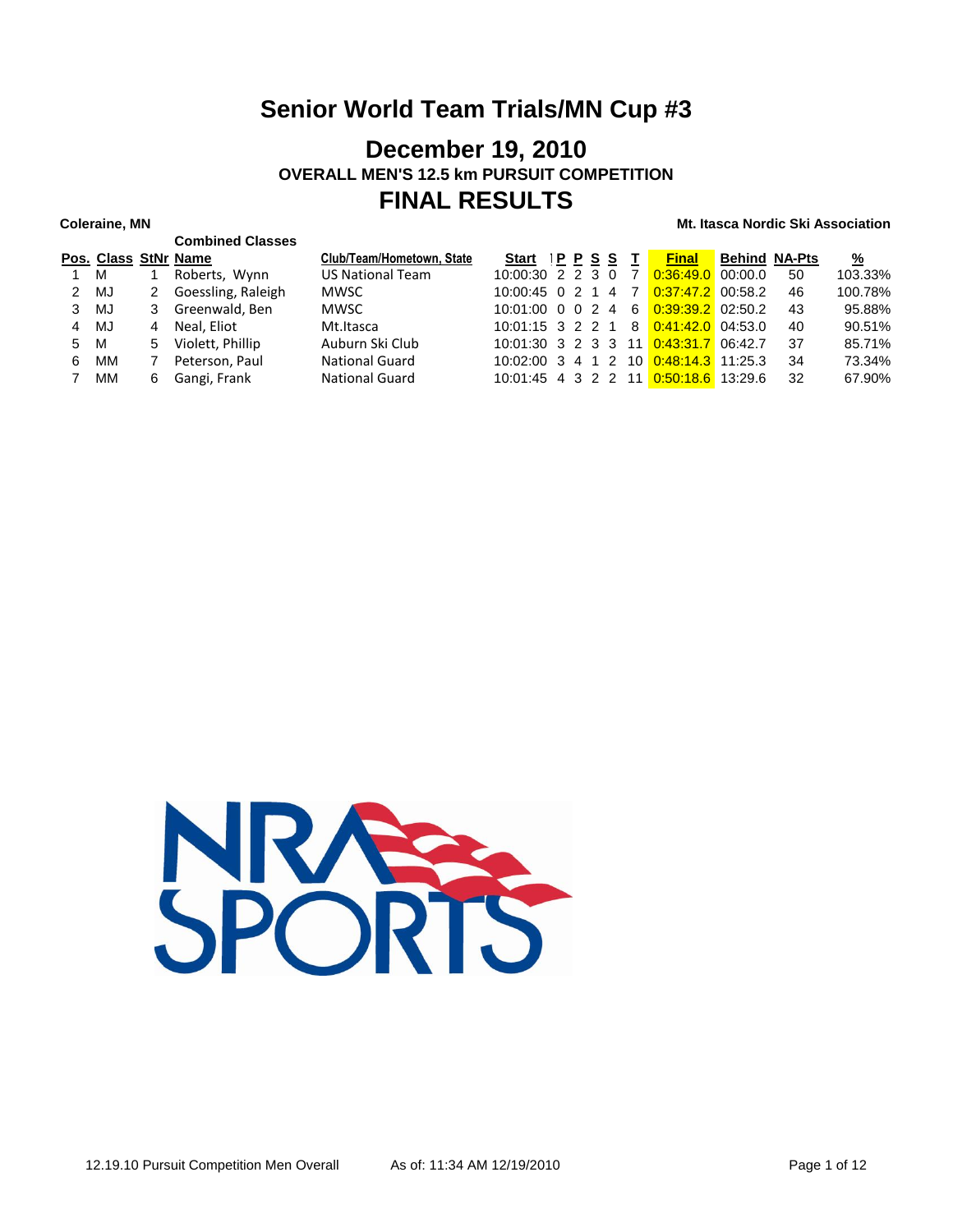## **December 19, 2010 MEN'S 12.5 km PURSUIT COMPETITION FINAL RESULTS**

# **21-29 Years Old**

|  | Pos. StNr Name       | Club/Team/Hometown, State | Start IPPSST |  |  | <b>Final</b>                            | <b>Behind NA-Pts</b> |      | %       |
|--|----------------------|---------------------------|--------------|--|--|-----------------------------------------|----------------------|------|---------|
|  | 1 1 Roberts, Wynn    | US National Team          |              |  |  | 10:00:30 2 2 3 0 7 0:36:49.0 00:00.0 50 |                      |      | #VALUE! |
|  | 2 5 Violett, Phillip | Auburn Ski Club           |              |  |  | 10:01:30 3 2 3 3 11 0:43:31.7 06:42.7   |                      | - 46 | #VALUE! |

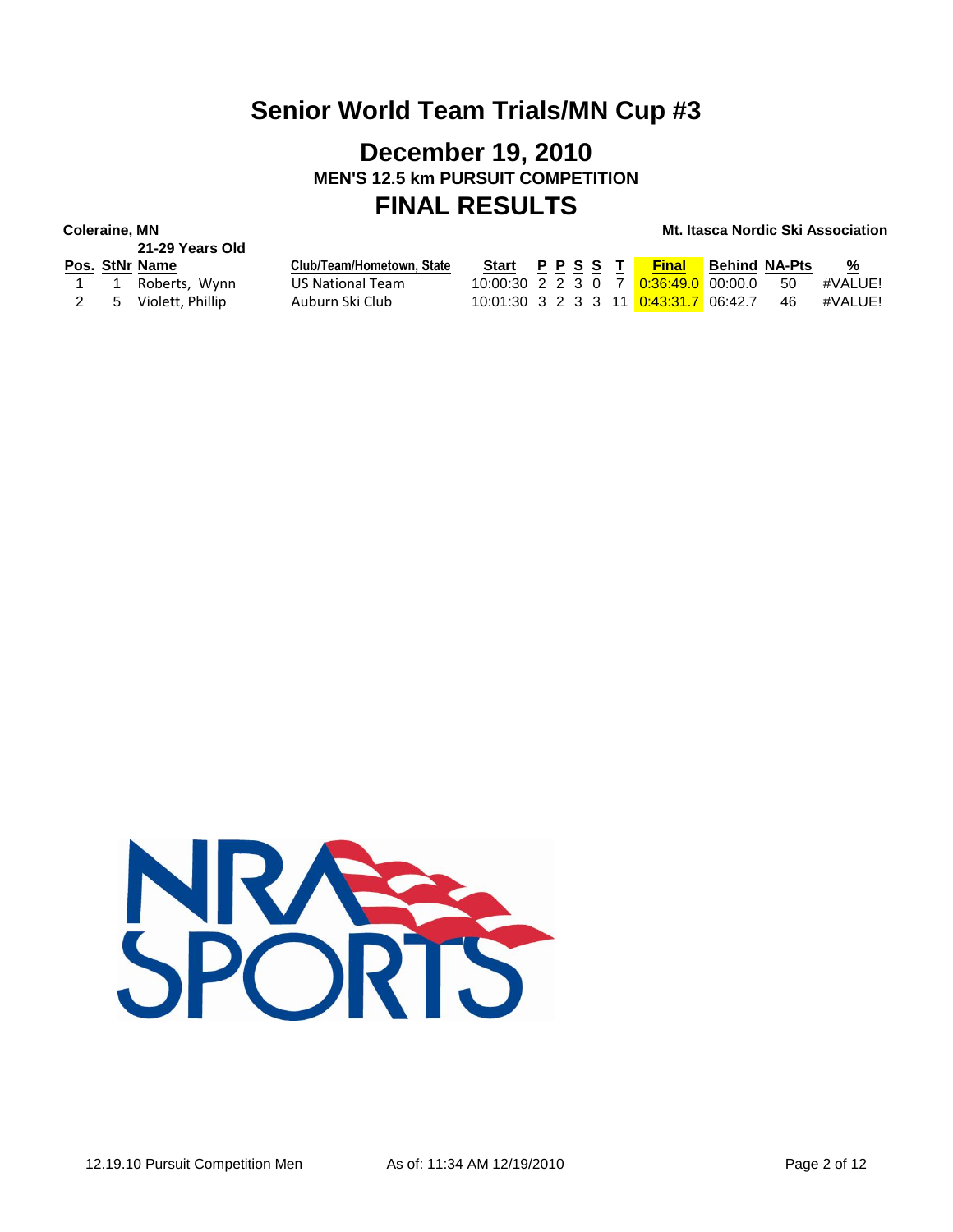### **December 19, 2010 Jr. MEN'S 12.5 km PURSUIT COMPETITION FINAL RESULTS**

# **19-20 Years Old**

|  | Pos. StNr Name         | Club/Team/Hometown, State |  |  | Start P P S S T Final Behind NA-Pts     |      | %       |
|--|------------------------|---------------------------|--|--|-----------------------------------------|------|---------|
|  | 1 2 Goessling, Raleigh | MWSC.                     |  |  | 10:00:45 0 2 1 4 7 0:37:47.2 00:00.0    | - 50 | 104.85% |
|  | 2 3 Greenwald, Ben     | MWSC.                     |  |  | 10:01:00 0 0 2 4 6 0:39:39.2 01:52.0    | - 46 | 100.15% |
|  | 3 4 Neal. Eliot        | Mt.Itasca                 |  |  | 10:01:15 3 2 2 1 8 0:41:42.0 03:54.8 43 |      | 95.00%  |

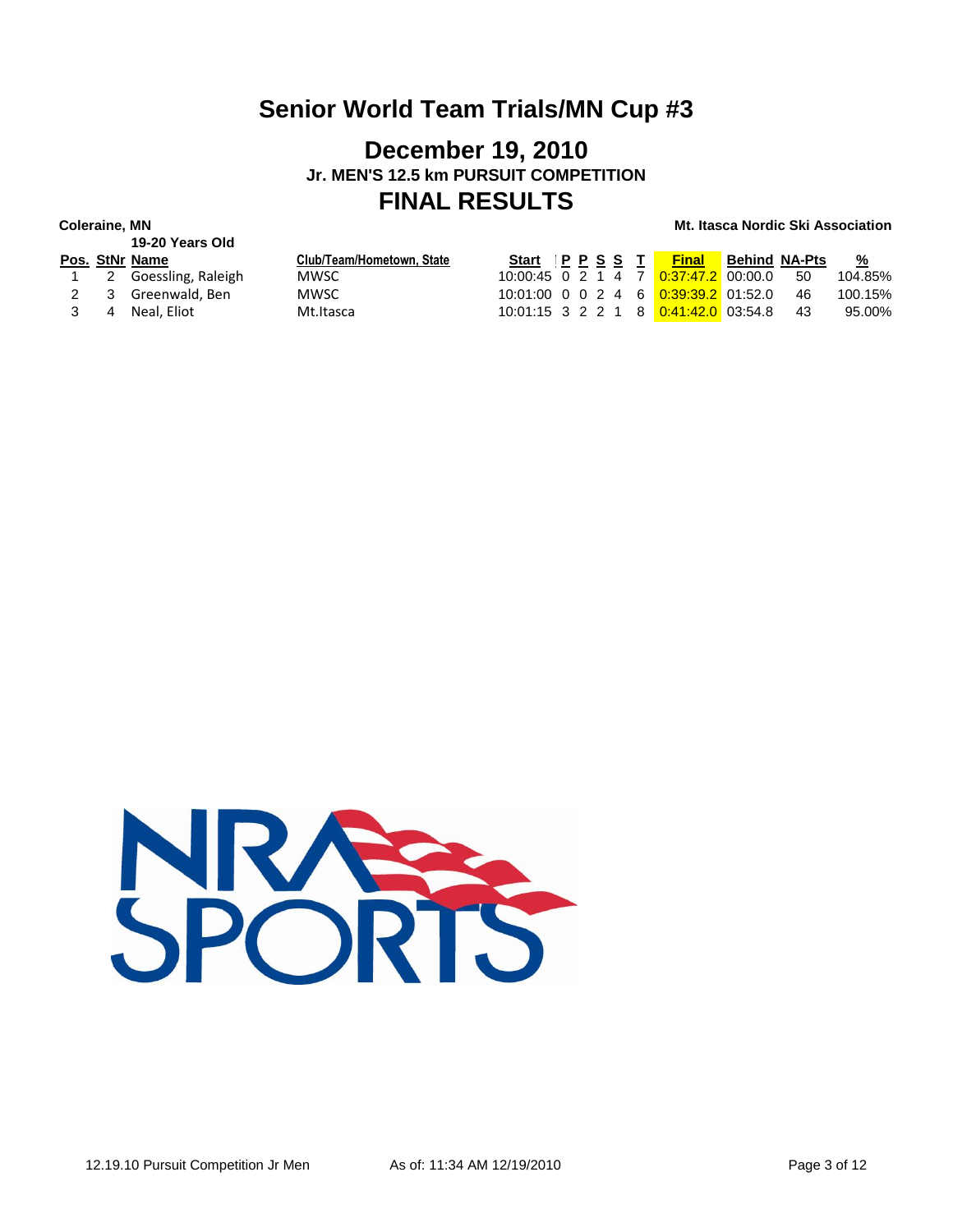### **December 19, 2010 YOUTH MEN'S 10 km PURSUIT COMPETITION FINAL RESULTS**

|   |    | 17-18 Years Old     |                           |                                  |              |               |               |               |
|---|----|---------------------|---------------------------|----------------------------------|--------------|---------------|---------------|---------------|
|   |    | Pos. StNr Name      | Club/Team/Hometown, State | Start IPPSST                     | <b>Final</b> | <b>Behind</b> | <b>NA-Pts</b> | $\frac{9}{6}$ |
|   |    | 30 Proell, Nick     | NNW/St.Cloud              | $10:16:00$ 2 1 0 3 6             | 0:37:25.2    | 00:00.0       | 50            | 102.78%       |
|   |    | 32 Gustafson, Tyler | Mt.Itasca                 | $10:16:30$ 2 0 1 1 4             | 0:38:03.6    | 00:38.4       | 46            | 101.11%       |
|   | 34 | Merhar, CJ          | NNW/Bemidji               | $10:17:00$ 2 1 1 2 6 $0:39:59.1$ |              | 02:33.9       | 43            | 96.11%        |
| 4 | 31 | Rupert, Erik        | Duluth/Esko               | 10:16:15 3 2 3 1 9 0:40:30.4     |              | 03:05.1       | 40            | 94.76%        |
| 5 | 33 | Hadrits, Ty         | <b>NNW</b>                | 10:16:45 1 1 5 3 10 0:42:30.6    |              | 05:05.4       | 37            | 89.55%        |
| 6 | 35 | Baker. Zean         | <b>NNW</b>                | 10:17:15 3 5 2 4 14 0:43:55.2    |              | 06:30.0       | 34            | 85.89%        |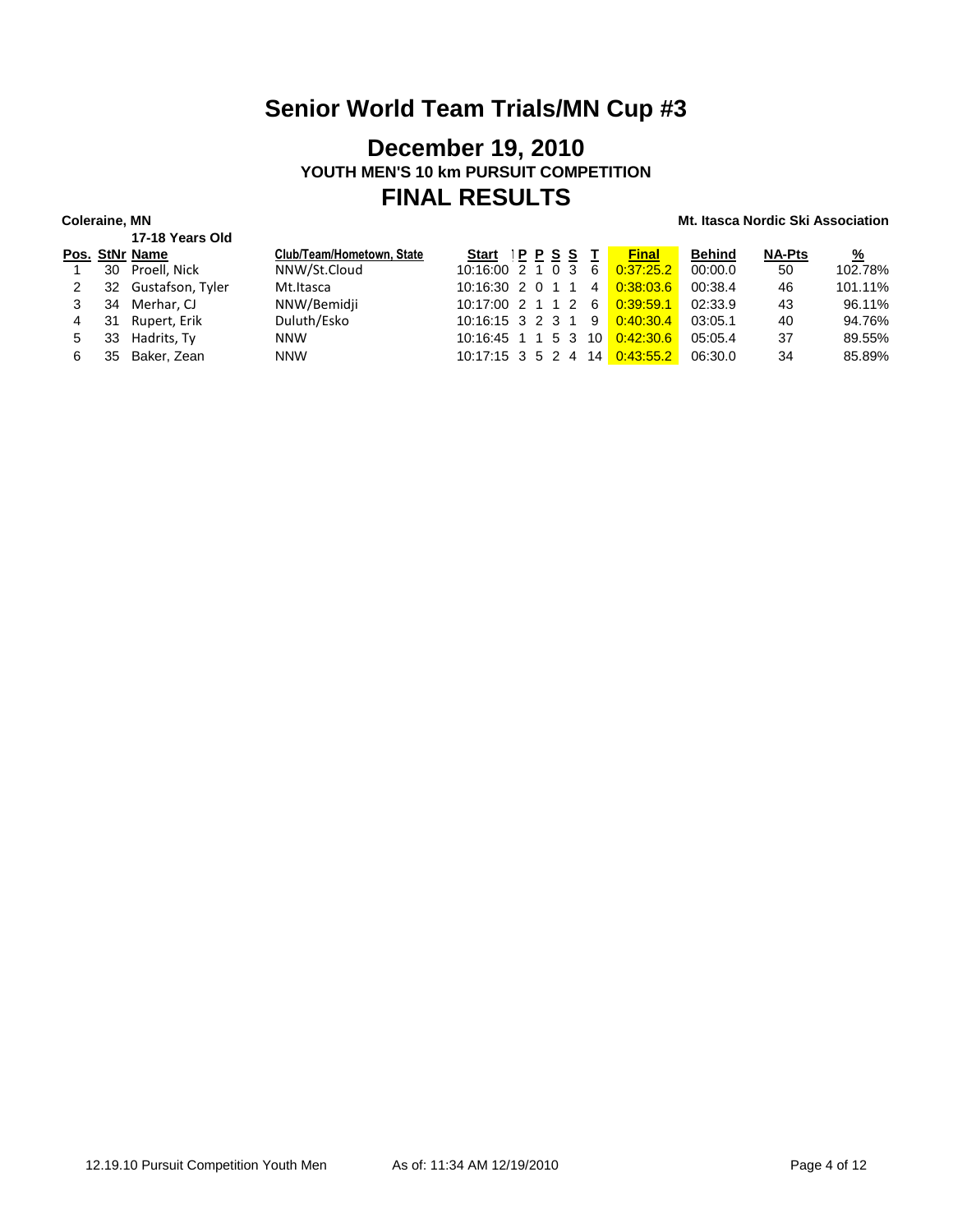## **December 19, 2010 BOYS'S 7.5 km PURSUIT COMPETITION FINAL RESULTS**

|   | 15-16 Years Old     |
|---|---------------------|
|   | Pos. StNr Name      |
| 1 | 38 Pascuzzo, Joseph |

|              | 15-16 Years Old     |                           |
|--------------|---------------------|---------------------------|
|              | 'os. StNr Name      | Club/Team/Hometown, State |
| $\mathbf{1}$ | 38 Pascuzzo, Joseph | Lake Superior Biathlon    |
| 2            | 39 Fairbanks, Ethan | Duluth/Esko               |

|  | os. StNr Name       | Club/Team/Hometown. State | Start IPPSST |  |  | <b>Final Behind NA-Pts</b> |      | %       |
|--|---------------------|---------------------------|--------------|--|--|----------------------------|------|---------|
|  | 38 Pascuzzo, Joseph | Lake Superior Biathlon    |              |  |  |                            | - 50 | #VALUE! |
|  | 39 Fairbanks, Ethan | Duluth/Esko               |              |  |  |                            | - 46 | #VALUE! |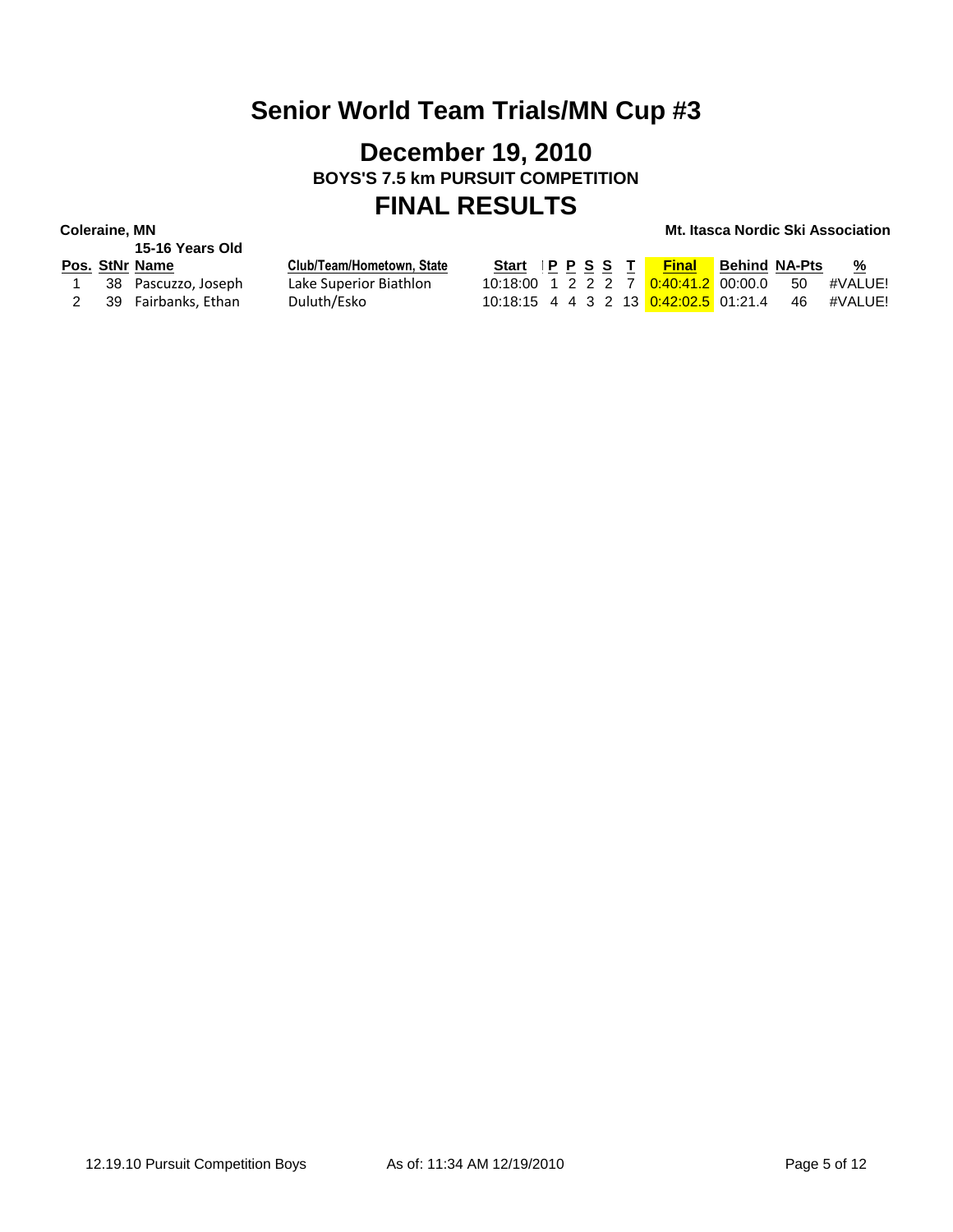### **December 19, 2010 MASTER MEN'S 12.5 km PURSUIT COMPETITION FINAL RESULTS**

# **30-39 Years Old**

|  | Pos. StNr Name     | Club/Team/Hometown, State | Start IPPSST |  |  | <b>Final</b>                             | <b>Behind NA-Pts</b> | %       |
|--|--------------------|---------------------------|--------------|--|--|------------------------------------------|----------------------|---------|
|  | 1 7 Peterson, Paul | <b>National Guard</b>     |              |  |  | 10:02:00 3 4 1 2 10 0:48:14.3 00:00.0 50 |                      | #VALUE! |
|  | 2 6 Gangi, Frank   | <b>National Guard</b>     |              |  |  |                                          |                      | #VALUE! |

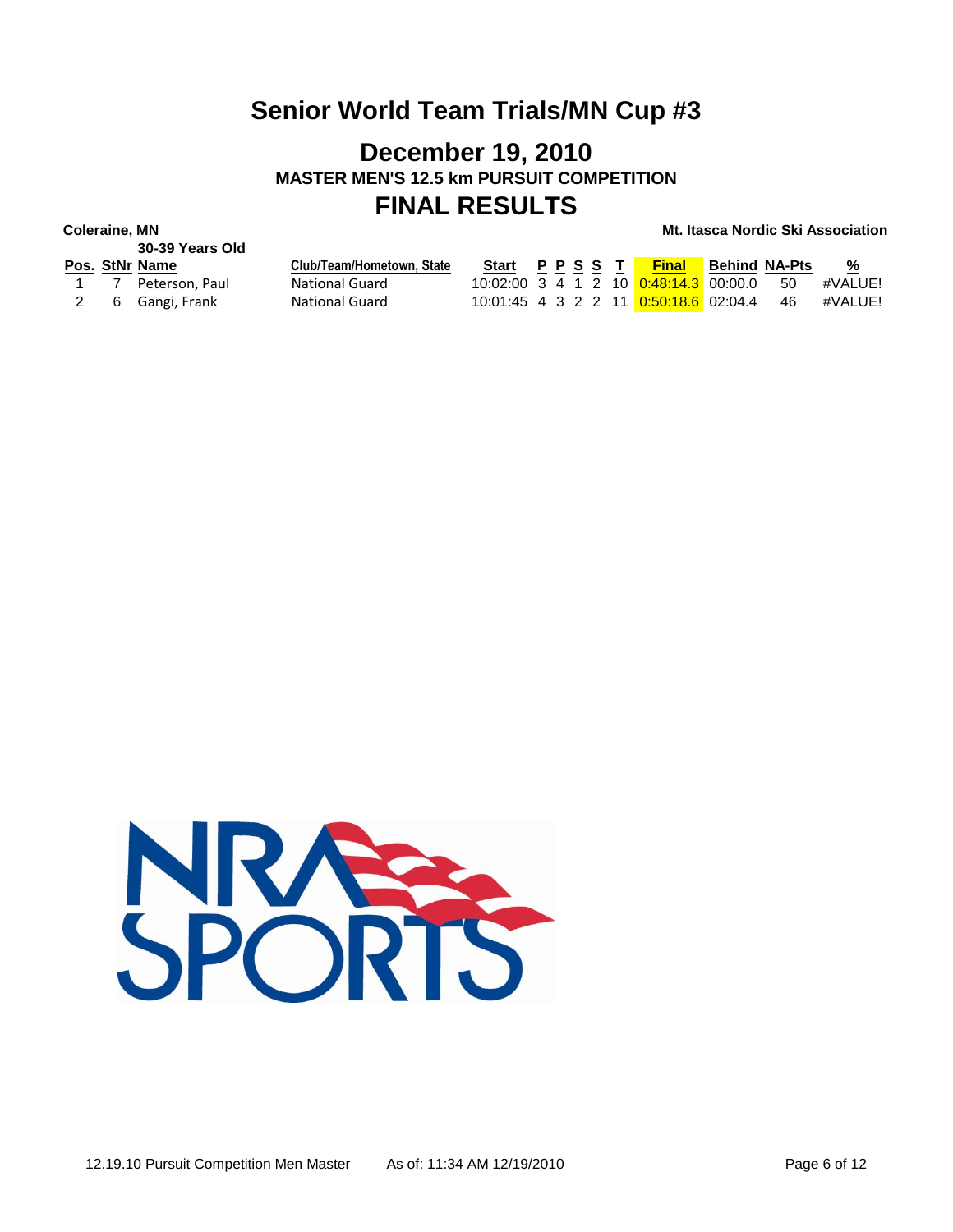### **December 19, 2010 VETERAN MEN'S 10 km PURSUIT COMPETITION FINAL RESULTS**

**Coleraine, MN Mt. Itasca Nordic Ski Association**

**50+ Years Old**

**Pos. StNr Name Club/Team/Hometown, State Start Ski Time P P S S T Final Behind NA-Pts %** 1 40 Chouinard, Lou Minnesota Biathlon 10:18:30 3 1 1 2 7 <mark>0:51:19.5</mark> 00:00.0 50 #VALUE!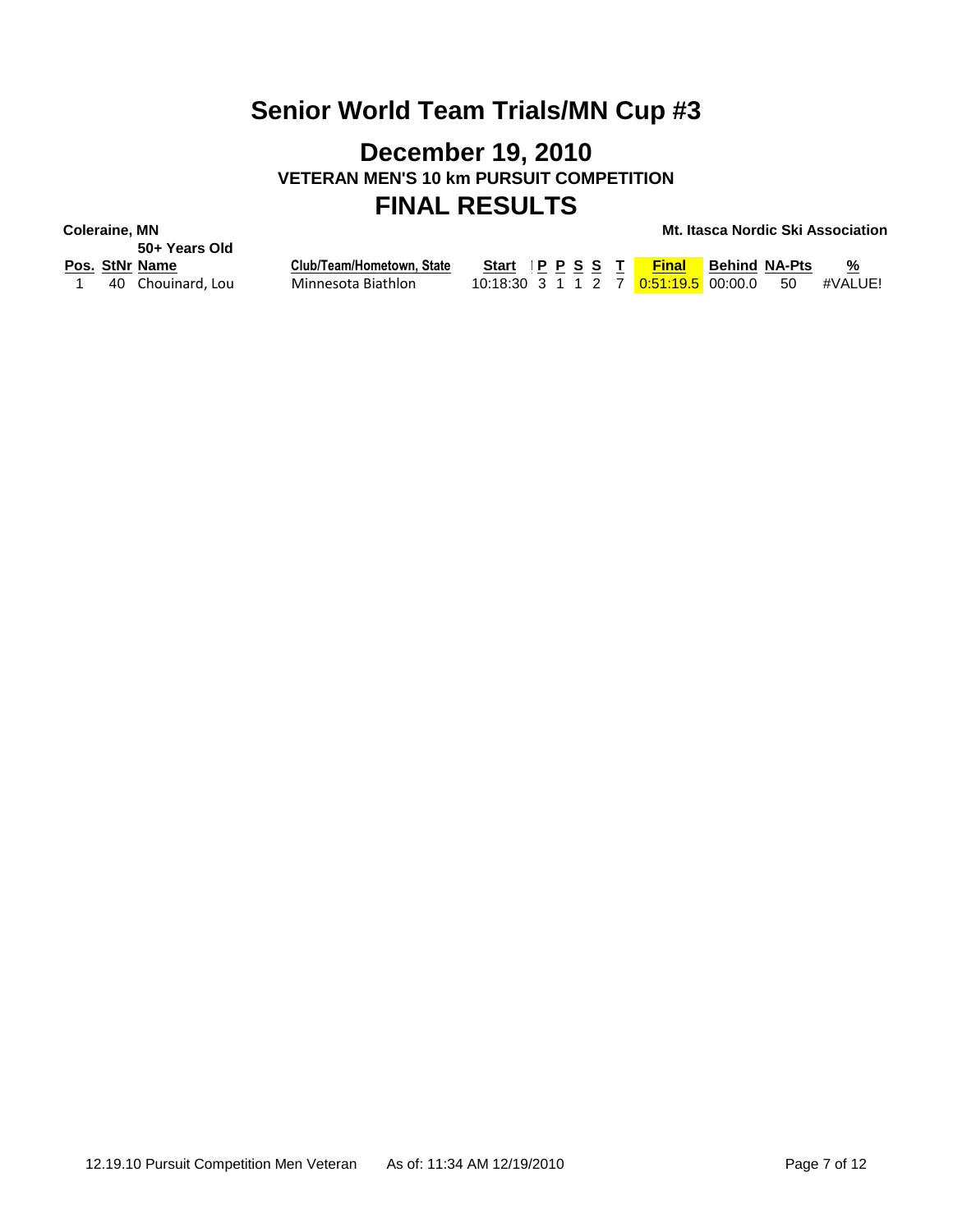### **December 19, 2010 OVERALL WOMEN'S 10 km PURSUIT COMPETITION FINAL RESULTS**

|               |           |    | <b>Combined Classes</b> |                                             |                                            |      |          |          |                   |                     |                      |    |          |
|---------------|-----------|----|-------------------------|---------------------------------------------|--------------------------------------------|------|----------|----------|-------------------|---------------------|----------------------|----|----------|
|               |           |    | Pos. Class StNr Name    | Club/Team/Hometown, State                   | <b>Start</b>                               | IPPS |          | s        | т                 | <b>Final</b>        | <b>Behind NA-Pts</b> |    | <u>%</u> |
|               | W         | 13 | Dunklee, Susan          | <b>US National Team</b>                     | 10:08:45                                   | 1    | $\Omega$ |          | 3                 | $0.34:06.3$ 00:00.0 |                      | 50 | 102.11%  |
| $\mathcal{P}$ | W         | 10 | Johnson, Haley          | <b>US National Team</b>                     | 10:08:00 2                                 |      | 1 0      |          | 4                 | $0.34:19.9$ 00:13.6 |                      | 46 | 101.46%  |
| 3             | W         | 12 | Barnes, Lanny           | Durango Biathlon/National                   | 10:08:30 0                                 |      | $\Omega$ | 1 2      | 3                 | $0.36:05.3$ 01:59.0 |                      | 43 | 96.42%   |
| 4             | W         | 11 | Chamberlain, BethAnn    | MWSC                                        | $10:08:15$ 1 2 2                           |      |          | $\Omega$ | 5                 | $0:37:00.4$ 02:54.1 |                      | 40 | 93.78%   |
| 5             | W         | 15 | Dreissigacker, Hannah   | Craftsbury Green Racing Pr 10:09:15 2 1 3 2 |                                            |      |          |          | 8                 | $0.37:59.4$ 03:53.1 |                      | 37 | 90.96%   |
| 6             | W         | 14 | Howe, Katrina           | <b>MWSC</b>                                 | $10:09:00$ 3 1 2 2                         |      |          |          | 8                 | $0:38:25.5$ 04:19.2 |                      | 34 | 89.71%   |
|               | <b>WY</b> | 19 | Kjorlien, Kelly         | Mt.Itasca                                   | $10:10:15$ 0 0 0 2                         |      |          |          | $\mathcal{P}$     | $0:39:58.9$ 05:52.7 |                      | 32 | 85.25%   |
| 8             | WJ        | 16 | Malcolm. Corrine        | <b>MWSC</b>                                 | $10:09:30 \quad 3 \quad 2 \quad 5 \quad 2$ |      |          |          | $12 \overline{ }$ | $0:41:17.7$ 07:11.4 |                      | 30 | 81.48%   |
| 9             | G         | 17 | Kubek, Anna             | Mt.Itasca                                   | $10:09:45$ 1 0 2 2                         |      |          |          | 5                 | $0:42:09.9$ 08:03.6 |                      | 28 | 78.98%   |
| 10            | <b>WY</b> | 21 | Ruzich, Jenna           | <b>NNW</b>                                  | $10:10:45$ 0                               |      | 1 2      | 1        | 4                 | $0.4633.7$ 12:27.4  |                      | 26 | 66.36%   |
| 11            | W         | 18 | Jacobs, Lauren          | Craftsbury Green Racing Pr 10:10:00 3       |                                            |      | 43       | 3        | 13                | $0:47:54.5$ 13:48.2 |                      | 24 | 62.50%   |
| 12            | G         | 20 | Viren, Solveig          | Mt.Itasca                                   | 10:10:30 5 5 3                             |      |          | 5        | 18                | $0.49:45.0$ 15:38.7 |                      | 22 | 57.21%   |

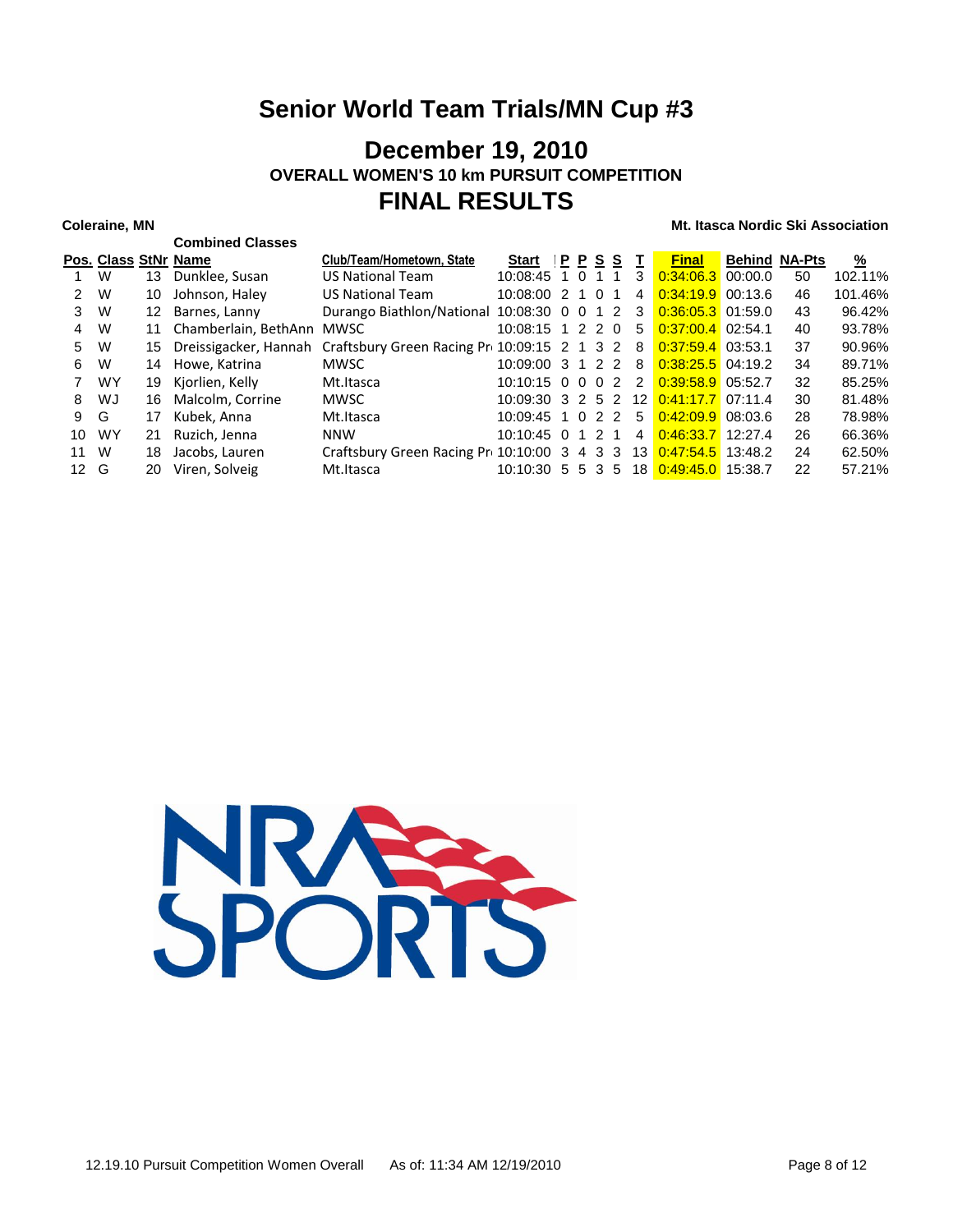### **December 19, 2010 WOMEN'S 10 km PURSUIT COMPETITION FINAL RESULTS**

|   |    | 21-29 Years Old              |                                                                                           |             |  |  |                                          |                      |     |               |
|---|----|------------------------------|-------------------------------------------------------------------------------------------|-------------|--|--|------------------------------------------|----------------------|-----|---------------|
|   |    | Pos. StNr Name               | Club/Team/Hometown, State                                                                 | Start PPSST |  |  | <b>Final</b>                             | <b>Behind NA-Pts</b> |     | $\frac{9}{6}$ |
|   |    | 13 Dunklee, Susan            | <b>US National Team</b>                                                                   |             |  |  | 10:08:45 1 0 1 1 3 0:34:06.3 00:00.0     |                      | 50  | 102.11%       |
| 2 |    | 10 Johnson, Haley            | <b>US National Team</b>                                                                   |             |  |  | 10:08:00 2 1 0 1 4 0:34:19.9 00:13.6     |                      | 46  | 101.46%       |
| 3 |    | 12 Barnes, Lanny             | Durango Biathlon/National 10:08:30 0 0 1 2 3 0:36:05.3 01:59.0                            |             |  |  |                                          |                      | 43  | 96.42%        |
| 4 |    | 11 Chamberlain, BethAnn MWSC |                                                                                           |             |  |  | $10:08:15$ 1 2 2 0 5 $0:37:00.4$ 02:54.1 |                      | 40  | 93.78%        |
| 5 |    |                              | 15 Dreissigacker, Hannah Craftsbury Green Racing Pro 10:09:15 2 1 3 2 8 0:37:59.4 03:53.1 |             |  |  |                                          |                      | -37 | 90.96%        |
| 6 |    | 14 Howe, Katrina             | <b>MWSC</b>                                                                               |             |  |  | 10:09:00 3 1 2 2 8 0:38:25.5 04:19.2     |                      | -34 | 89.71%        |
|   | 18 | Jacobs. Lauren               | Craftsbury Green Racing Pro 10:10:00 3 4 3 3 13 0:47:54.5 13:48.2                         |             |  |  |                                          |                      | -32 | 62.50%        |

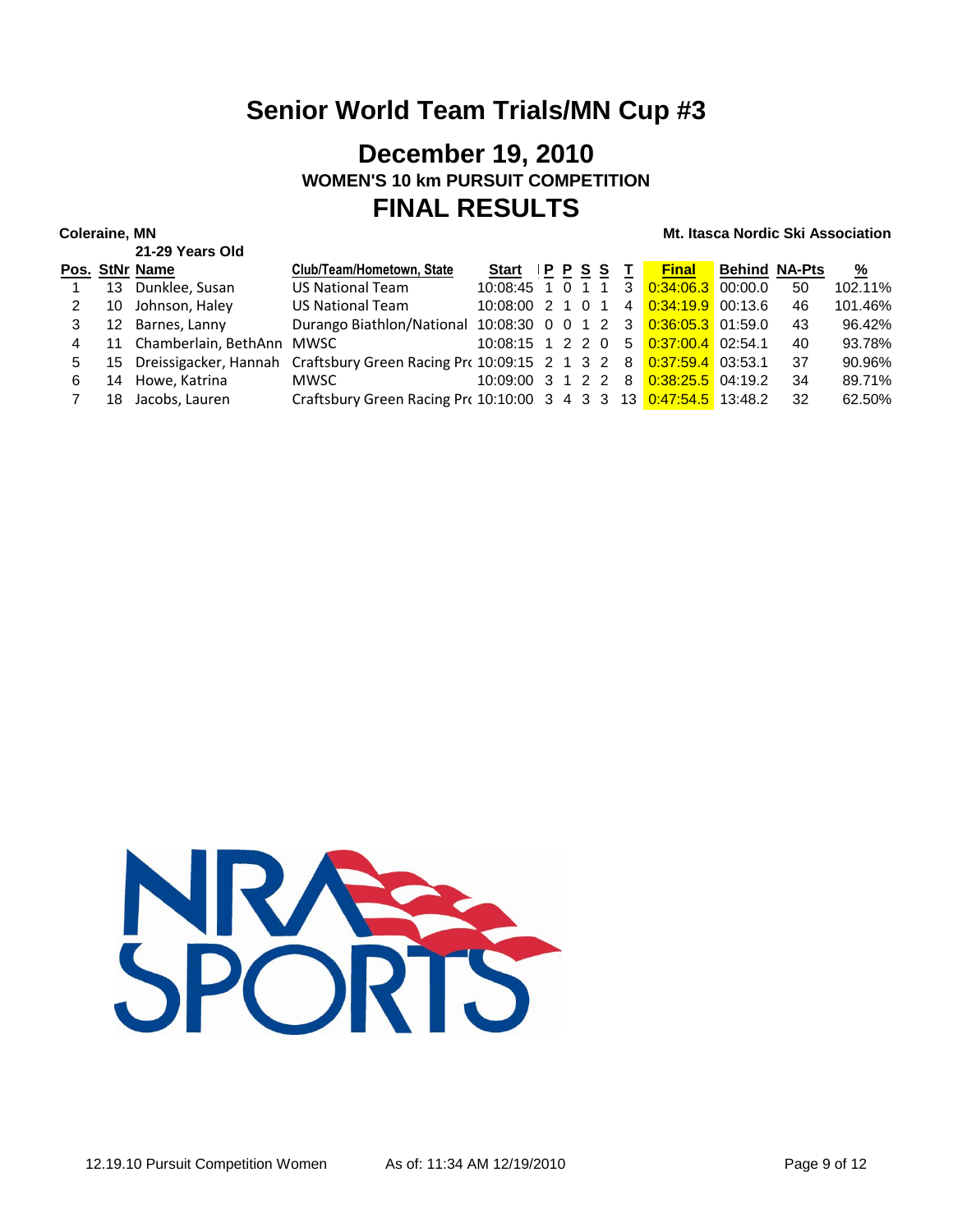### **December 19, 2010 Jr. WOMEN'S 10 km PURSUIT COMPETITION FINAL RESULTS**

**Coleraine, MN Mt. Itasca Nordic Ski Association**

**19-20 Years Old**

**Pos. StNr Name Club/Team/Hometown, State Start Ski Time P P S S T Final Behind NA-Pts %** 1 16 Malcolm, Corrine MWSC 10:09:30 3 2 5 2 12 <mark>0:41:17.7</mark> 00:00.0 50 #VALUE!

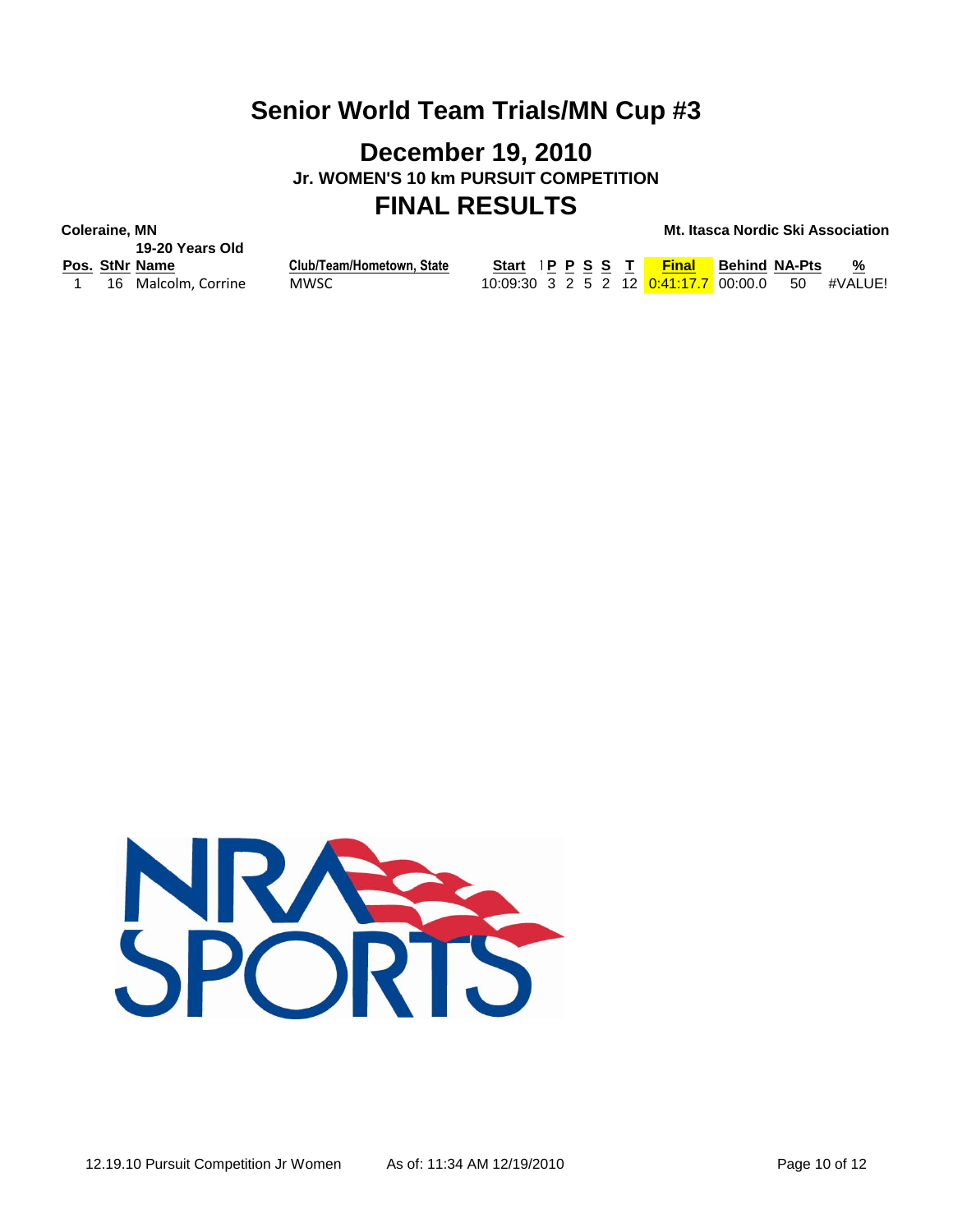### **December 19, 2010 YOUTH WOMEN'S 10 km PURSUIT COMPETITION FINAL RESULTS**

**17-18 Years Old**

|  | Pos. StNr Name       | Club/Team/Hometown, State |  |  | Start IPPSS T <mark>Final</mark>                       | Behind NA-Pts | %       |
|--|----------------------|---------------------------|--|--|--------------------------------------------------------|---------------|---------|
|  | 1 19 Kjorlien, Kelly | Mt.Itasca                 |  |  | $10:10:15$ 0 0 0 2 2 <mark>0:39:58.9</mark> 00:00.0 50 |               | #VALUE! |
|  | 2 21 Ruzich, Jenna   | NNW                       |  |  | 10:10:45 0 1 2 1 4 0:46:33.7 06:34.8 46 #VALUE!        |               |         |